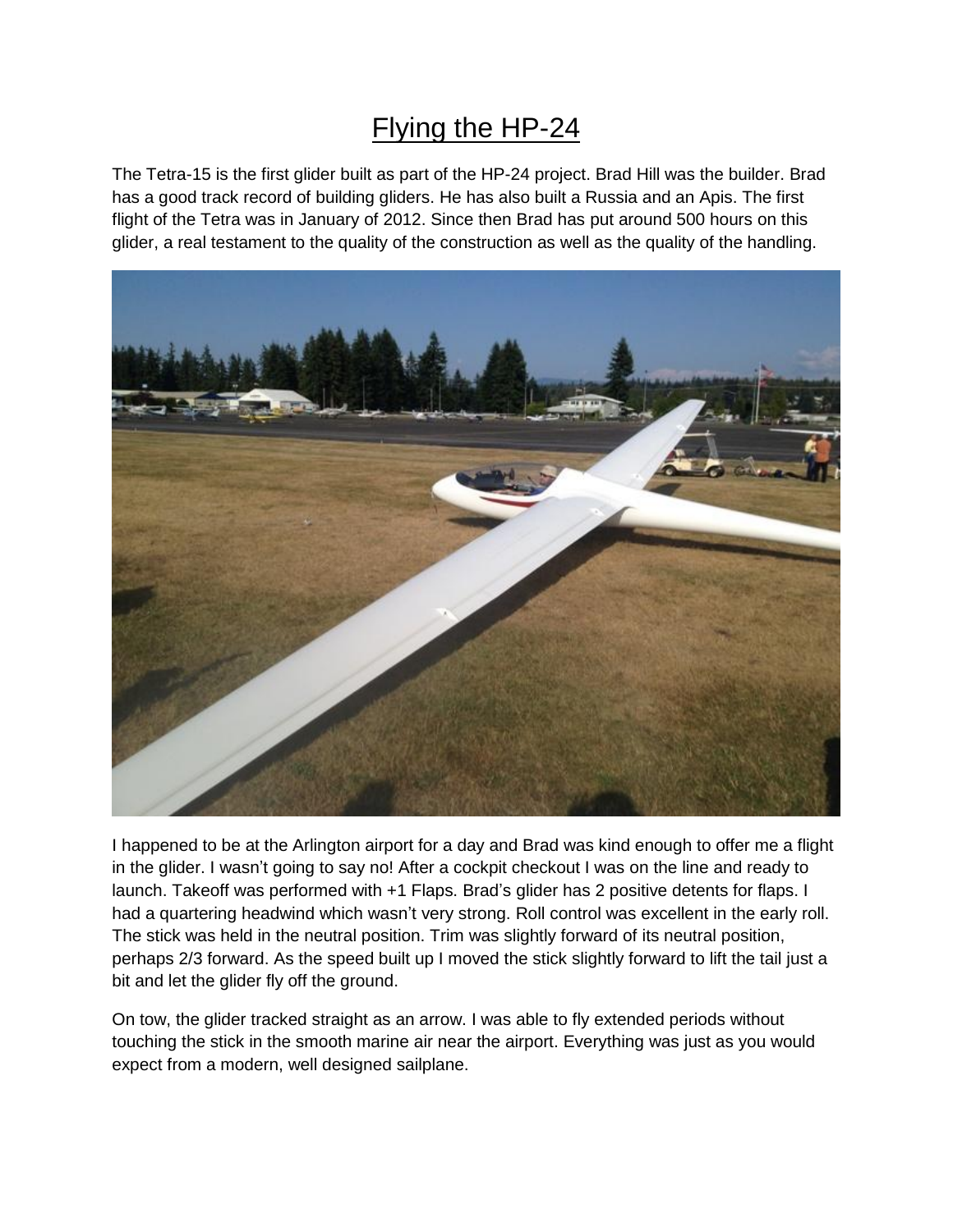Off tow I first did a stall with full flaps and the gear up. Indicated speed at the stall was about 38 knots. The stall felt normal with some aerodynamic buffeting as a warning and a quick recovery once I moved the stick forward just a little. Then I played with the flaps a little just enjoyed the very slow descent rate. I didn't go over 80 knots as there was no need. There was no thermal activity. I did do a series of steep turns which felt very good and tested the roll rate. The roll response was very good, I went from 45 to 45 in about 3 seconds. Control forces are just high enough to keep the roll from being twitchy. It had a very solid feeling.

By now it was time to land. The gear came back down and I set full flap for the landing. Brad usually does not use full flap for the landing but I wanted to see how steep of an approach was available and I like minimum speed touchdowns. I was impressed fully with the approach angle, in fact I had to ease off the airbrakes to almost nothing towards the end as I had slightly misjudged and was heading for the beginning of the landing area instead of the middle where I wanted to touch down. Touchdown was slightly tail low and felt really nice. The only hiccup was that I was soon launched off a bump in the grass and back airborne! Oh well so much for getting a 10 from all the judges. We were back on the ground shortly.



All in all I was very pleased with the glider. The cockpit is large and comfortable. I am 6'1" and 210 lbs but Bob designed the glider for up to 6'6" and 300 lbs. The only thing I didn't like about the glider was a few of the ergonomics in the cockpit controls. The flap and airbrake handles were really close together and it was easy to bump the flap handle and retract them while reaching for the airbrake handle. This has been corrected in the kit gliders. I also didn't like the gear retraction handle but Bob has also changed this to be more conventional in the kits. The only quirk I found on the glider was that in the full flap position it rolled off to the left a bit, requiring slight right aileron to correct. I think this must be caused by a slight mis-rigging. Brad